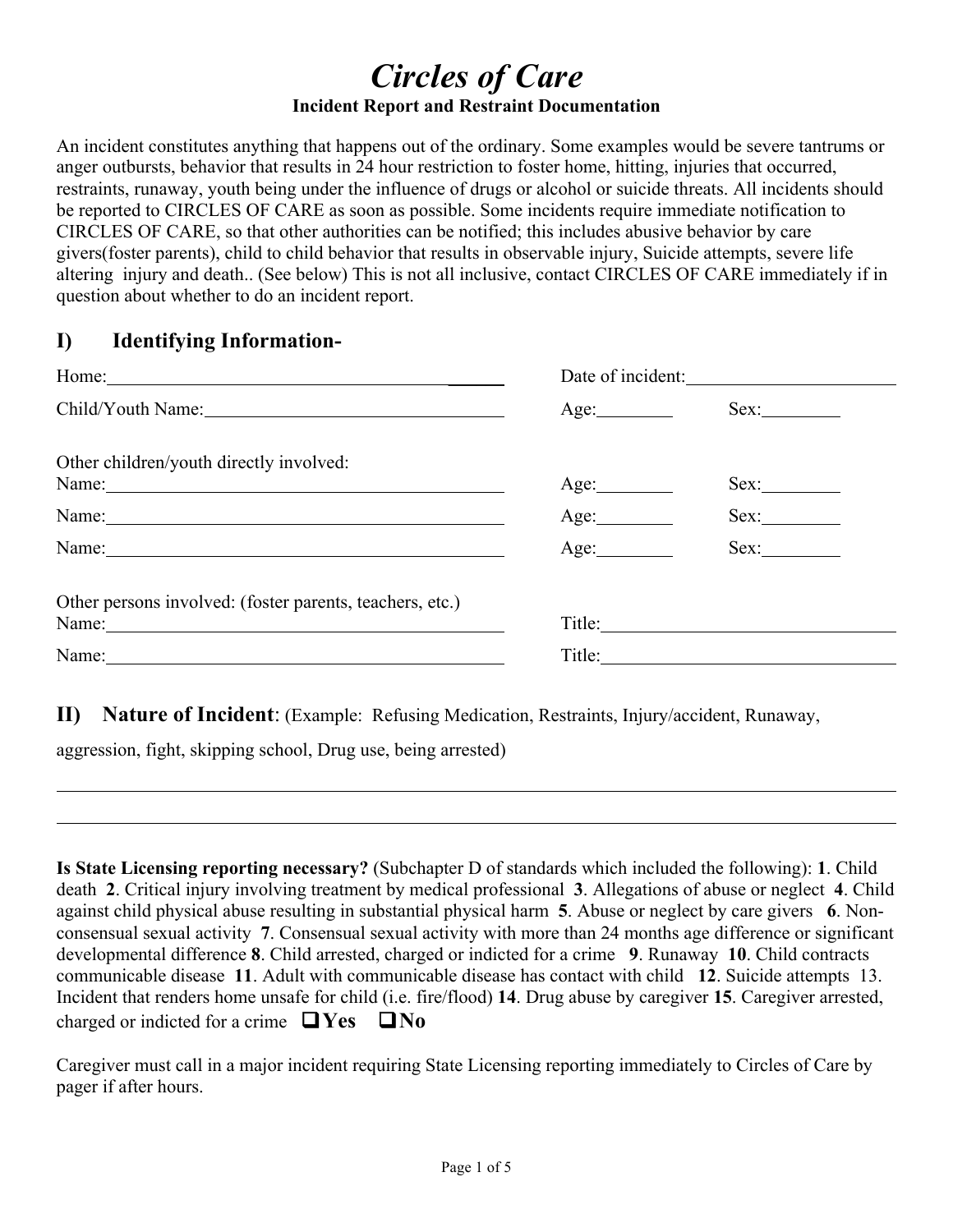**III) Description of Incident.** Describe incident in detail: (What was happening before or what led up to the incident, what intervention did you use to avoid incident or crisis or restraint, what happened)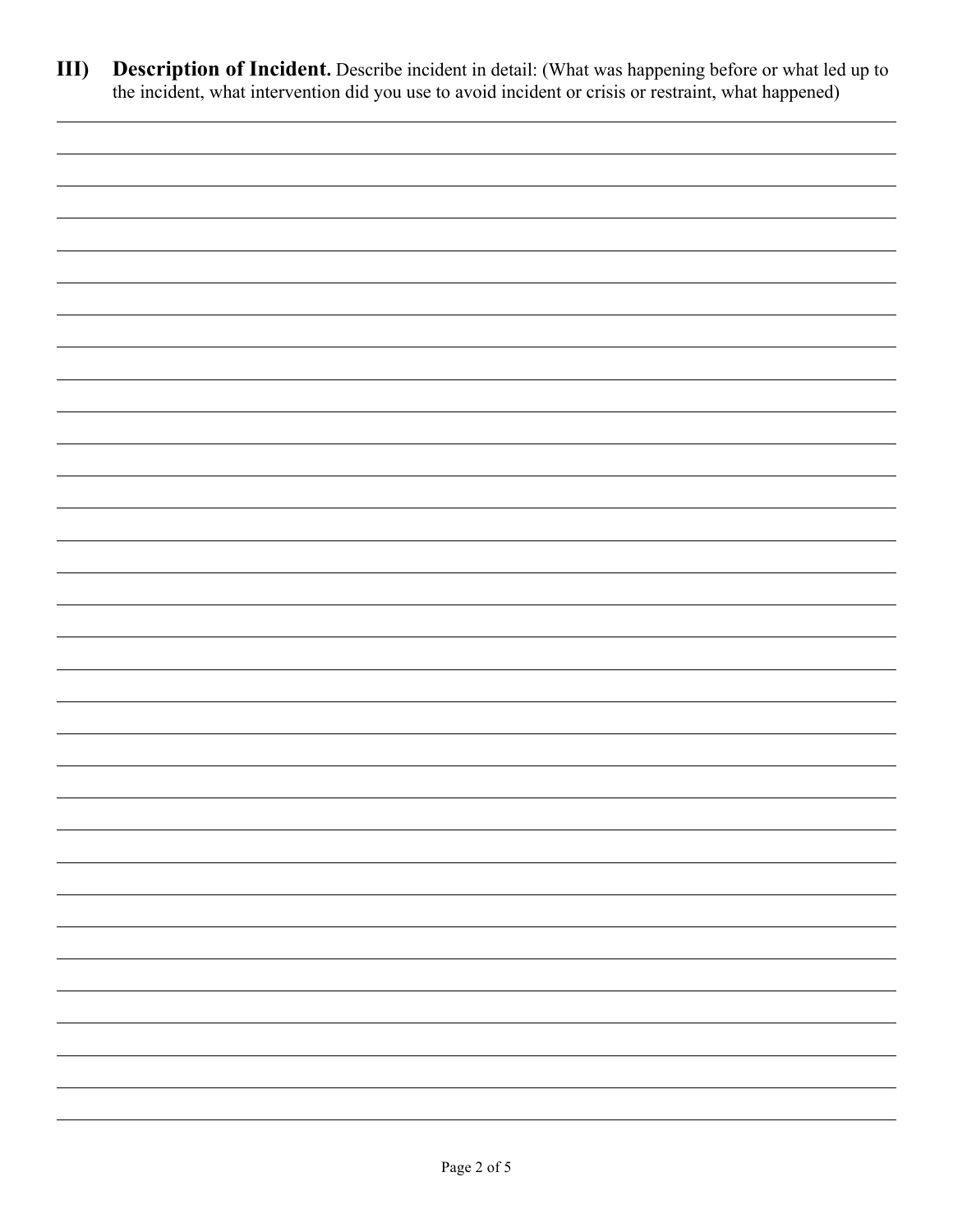#### **IV) Medical Interventions (if medical treatment was required, complete this section)**

| Licensed health-care professional's name: |  |
|-------------------------------------------|--|
|-------------------------------------------|--|

Medical findings: \_\_\_\_\_\_\_\_\_\_\_\_\_\_\_\_\_\_\_\_\_\_\_\_\_\_\_\_\_\_\_\_\_\_\_\_\_\_\_\_\_\_\_\_\_\_\_\_\_\_\_\_\_\_\_\_\_\_\_\_\_\_\_\_\_\_\_\_\_\_

Medical treatment required: \_\_\_\_\_\_\_\_\_\_\_\_\_\_\_\_\_\_\_\_\_\_\_\_\_\_\_\_\_\_\_\_\_\_\_\_\_\_\_\_\_\_\_\_\_\_\_\_\_\_\_\_\_\_\_\_\_\_\_\_\_\_

\*If Medical Intervention was required, a Professional Service Report should be completed by health-care professional.

 $\_$  , and the contribution of the contribution of the contribution of the contribution of  $\mathcal{L}_\text{max}$ 

## **V) Restraint Incidents (if incident included or was a restraint, complete this section)**

#### **Did a restraint occur (restriction of movement of any kind):**  $\Box$  **Yes**  $\Box$  **No**

*If no, Skip to Section VI Notification.*

| If yes, what type: $\Box$ Hug $\Box$ Elbow to Hip<br>$\Box$ Other: $\Box$                                                               |                       |  |  |  |  |
|-----------------------------------------------------------------------------------------------------------------------------------------|-----------------------|--|--|--|--|
|                                                                                                                                         | Time Restraint Ended: |  |  |  |  |
| Who performed the restraint (name and title): ___________________________________                                                       |                       |  |  |  |  |
| Did anyone else witness or observe the restraint: $\Box$ No $\Box$ Yes, if yes, names and                                               |                       |  |  |  |  |
| tile:                                                                                                                                   |                       |  |  |  |  |
| Did any injury occur as a result of a restraint: $\Box$ Yes $\Box$ No<br>If yes, describe injury in detail and how the injury occurred: |                       |  |  |  |  |
|                                                                                                                                         |                       |  |  |  |  |
|                                                                                                                                         |                       |  |  |  |  |
|                                                                                                                                         |                       |  |  |  |  |
| What attempts were made to explain to the child what behaviors were necessary to be released from the<br>restraint:                     |                       |  |  |  |  |
|                                                                                                                                         |                       |  |  |  |  |
|                                                                                                                                         |                       |  |  |  |  |
|                                                                                                                                         |                       |  |  |  |  |
|                                                                                                                                         |                       |  |  |  |  |
| What actions were taken to help the child return to routine activities after a restraint?                                               |                       |  |  |  |  |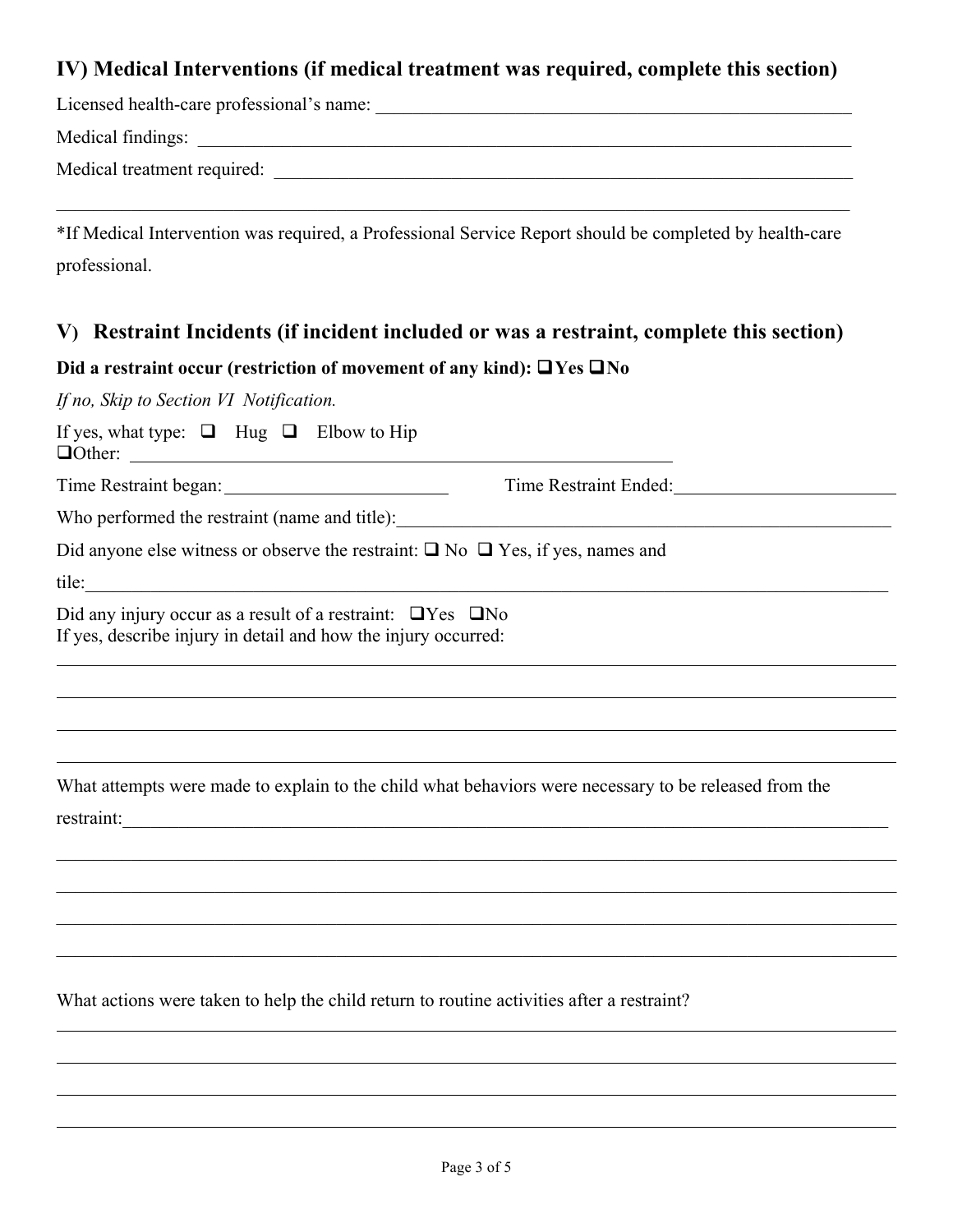#### **Describe processing/discussion with child/youth after the restraint. Please discuss and document the following:**

Discuss the child's behavior and circumstances leading to the restraint. How did the child feel their behavior led to the need for the restraint?

How did the child feel regarding the caregiver's reaction to the situation?

Discuss the strategies used by the caregiver before the restraint and how the child felt these worked or did not. How can this be improved in the future so the caregivers can help the child avoid a restraint?

Discuss the restraint itself. What does the child think and feel about the restraint?

What can the child do in the future to regain control of their behavior to avoid a restraint?